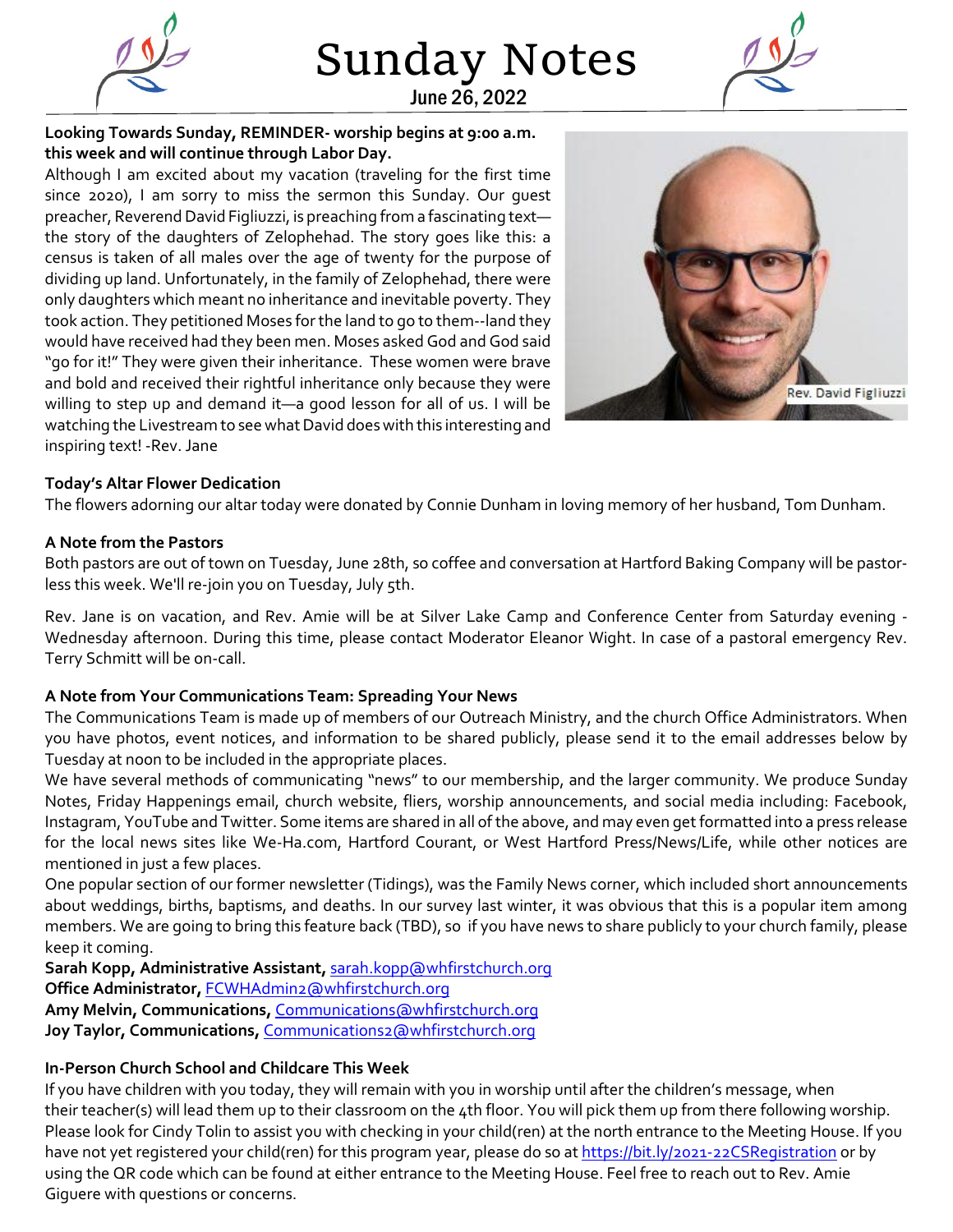# **Upcoming Events**

### **First Church Summer Bible Study**

#### Wednesdays at 7:00 p.m., via Zoom

Explore The Book of Acts, which tells the stories of how the church organized itself, following the Ascension of Jesus and the descent of the Holy Spirit upon the disciples. As we begin anew at First Church with a new senior pastor, Acts may lead us to a new understanding of 'being church.' How did the disciples become leaders of the new church, how did they live their faith and spread the Word? Let's read and discuss and discern how God is still speaking to us today. Contact Jim Warner [\(jwarner4fc@gmail.com\)](mailto:jwarner4fc@gmail.com) to be added to the Zoom email list and attend when you can. The readings and study guide questions will be emailed before each meeting. Please read the material before the meeting.

### **Carillon Concert Series**

### Thursdays in July from 6 - 7 p.m.

You are invited to bring your family, your own chairs or blanket, and your own refreshments to the lawn of the church and enjoy a free concert from our bell tower. This year's lineup of musicians and more information can be found on our website or by clickin[g HERE.](https://www.whfirstchurch.org/music/concerts/carillon-concerts/) Concerts take place rain or shine. The sanctuary will be open for dry listening if raining. In the case of severe weather, the concert will have to be cancelled. Updates after 2:00 p.m. on date of concert, either on our website or on our [Facebook page.](https://www.facebook.com/whfirstchurch)

### **Sun is Shining Concert Series**

## Tuesdays in August at 5 p.m.

Join us on the Labyrinth on the church front lawn with your chairs, friends, blankets, and picnic! In the case of rain or severe weather the concerts will either be postponed or canceled. A decision will be posted on our website or our **Facebook** [page](https://www.facebook.com/whfirstchurch) after 2:00 p.m. on the day of the show. Free will donations will be collected at the event. Click [HERE](https://www.whfirstchurch.org/music/concerts/sun-is-shining/) to see the list of performers.

**September 19th - 22nd, 2022: Join the CT Council for Interreligious Understanding (CCIU)** for an unforgettable Civil Rights Journey. Explore the historic - and ongoing - struggle for racial equality and justice as you embark on a multi-day tour of some of the most important landmarks of the civil rights movement. The tour will include Atlanta, Selma, Montgomery, and Birmingham. [Click HERE for more info.](https://ccfiu.org/)

## **Announcements**

## **Sharing your Talents!**

Do you have a hobby or interest or passion, or a craft idea or lesson that would be appropriate for young children? Please reach out to Cindy Tolin on Sunday mornings, or by email to [dirfammin@whfirstchurch.org,](mailto:dirfammin@whfirstchurch.org) to discuss your gift, talent or passion for our youngest disciples in August or during the fall season. Everyone is most welcome to support the children and family ministry of First Church!

Sunday School will be available during worship through June, take a break in the month of July, and resume again in August. Nursery coverage will continue for young children through preschool (age 5) throughout the summer months. It takes a village to educate our young disciples! How can you help?

**As we prepare to wrap up another program year at the JPWL** we are faced with one of our biggest challenges: getting all those library books returned! Take a book expedition around your home or office and bring back our books. Thank you!

## **West Hartford Food Pantry Needs Donations!**

Hunger doesn't take a vacation. Without school-provided meals, many parents won't be able to afford 2 extra meals per day and children will go hungry. To help, make a financial contribution to Connecticut Food Share [\(Donation Form -](https://secure3.convio.net/fdshr/site/Donation2?idb=0&df_id=9003&mfc_pref=T&9003.donation=form1) Foodshare - [Foodshare \(convio.net\)](https://secure3.convio.net/fdshr/site/Donation2?idb=0&df_id=9003&mfc_pref=T&9003.donation=form1) or the Town That Cares (Food Pantry - [Town of West Hartford \(westhartfordct.gov\).](https://www.westhartfordct.gov/town-departments/social-services/food-pantry) You can also bring food items to church and place in the blue buckets for distribution to the West Hartford Food Pantry or Loaves & Fishes. Thank you! The Outreach Team.

## **Coffee Cans Needed**

Please donate empty coffee cans for the Parish Care Ministry. Each Sunday, the altar flowers are broken down into smaller flower arrangements and delivered to church members.